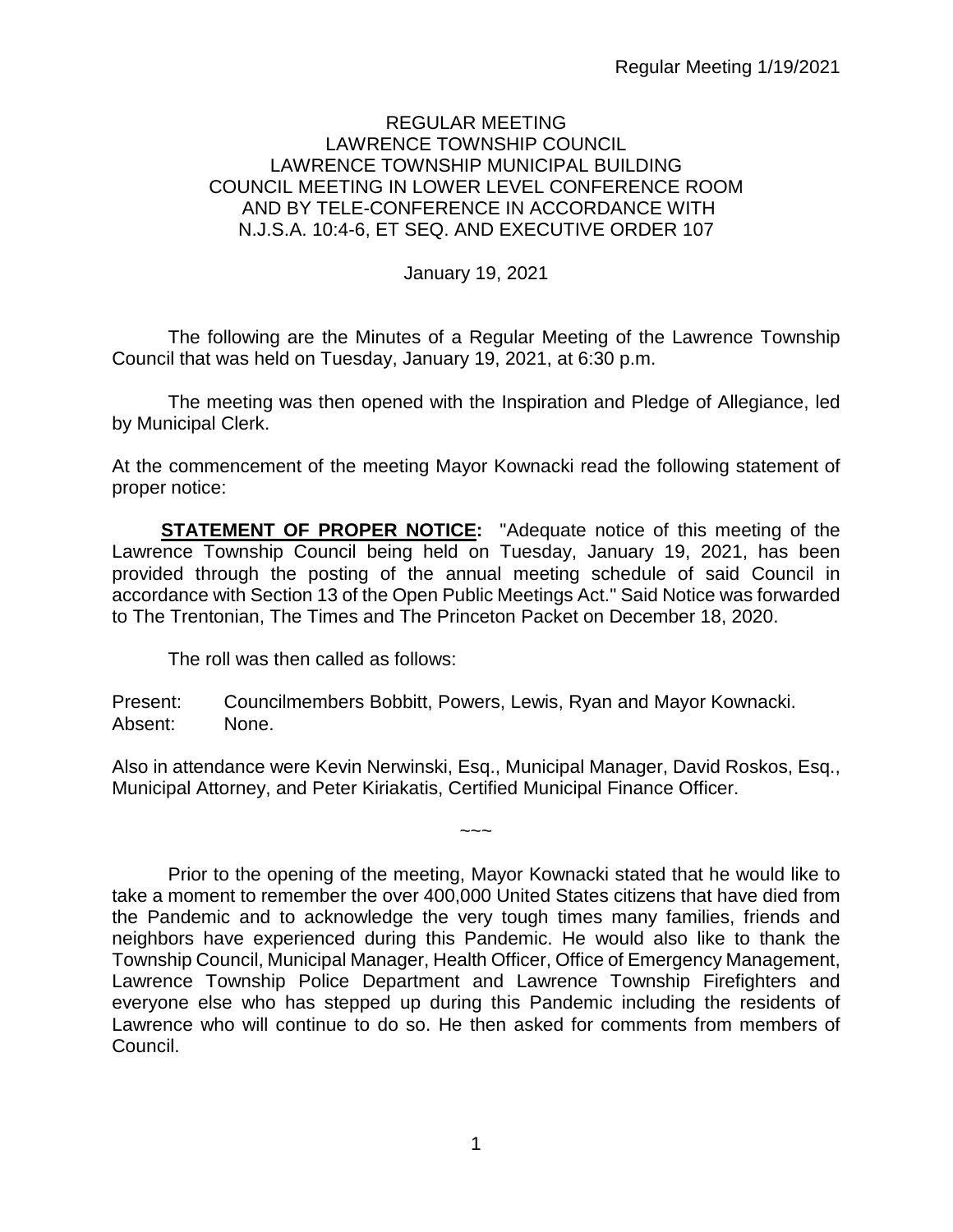Councilwoman Lewis thanked Mayor Kownacki for giving the Council a moment to speak for all the reasons he cited and because she believes they are on a precipice of a new era and it is important to remark on it. And, indicated tonight at 5:30 p.m. Lawrence joined with thousands of others to illuminate Town Hall to show unity and remembrance. And, it occurred to her in the coming days all of them will be called on to do a bulk of those types of things many times over and since the storming last week of the Capitol she often thought of the Oath she took, the Oath they all took, the same Oath that all public servants take from their Planning Board members, their Police, their Firefighters, their Military, their Congress and the President. An Oath they have been given many times and each time she is struck by the words "To Defend the Constitution and to Bear True Faith and Allegiance to the Same"; a part of the Oath that must guide every action a public servant takes and must be the one principle on which they cannot waiver.

Councilwoman Lewis stated as a country and as a member democracy must be nurtured and protected. They must join together in peace to move towards that marker of condemnation, one that values equity and confession over hatred and divisiveness. They must remember only by reaching out and truly listening to each can they build a stronger nation. And, they must remember that those who fall short on that Oath must be held accountable. They can no longer let hatred and divisive partisanship be placated. They must call it out and shine a light on it. Here in their own community they can recommit themselves to those principles to recognize where they can do better and ask their neighbors to help them achieve together. For too long they have been figurative bubbles of their own makings and for nearly a year literal bubbles. She hopes that in 2021 they will be able to safely leave their literal bubbles and she asked that all the residents join to together in finding ways to move beyond that figurative bubble too. To reach out to make kindness their primary motivation in all of their actions which she feels is a wonderful way to start 2021 to commit themselves to that. She thanked the Mayor again for giving them a moment to speak.

Councilman Powers echoed the sentiments of Councilwoman Lewis with regard to the attack on the nation's U.S. Capitol on January  $6<sup>th</sup>$ , and indicated Lawrence Township joins in condemning the violence in Washington, D.C. as violence is never the solution to their political differences in a free and democratic society. They are grateful for the brave men and women of law enforcement who defended their nation's Capitol that day including New Jersey native, Brian D. Sicknick, who died in that attack.

Councilman Powers stated a peaceful transition of power is the Hallmark of the Republic and they look forward to this tradition continuing tomorrow at the Inauguration of President-elect Joseph Biden and Vice President-elect Kamala Harris. They wish them success as they move the Nation forward and he will remind the Nation of a tradition they have in Lawrence Township. And indicated this year will be an election year for two members of Council and every election in Lawrence Township when the victor is declared the losing candidates have a tradition of visiting the campaign headquarters of the winning candidates and wishing them congratulations and success in their leading the Township forward. And, he knows that Mayor Kownacki and Councilman Bobbitt will always honor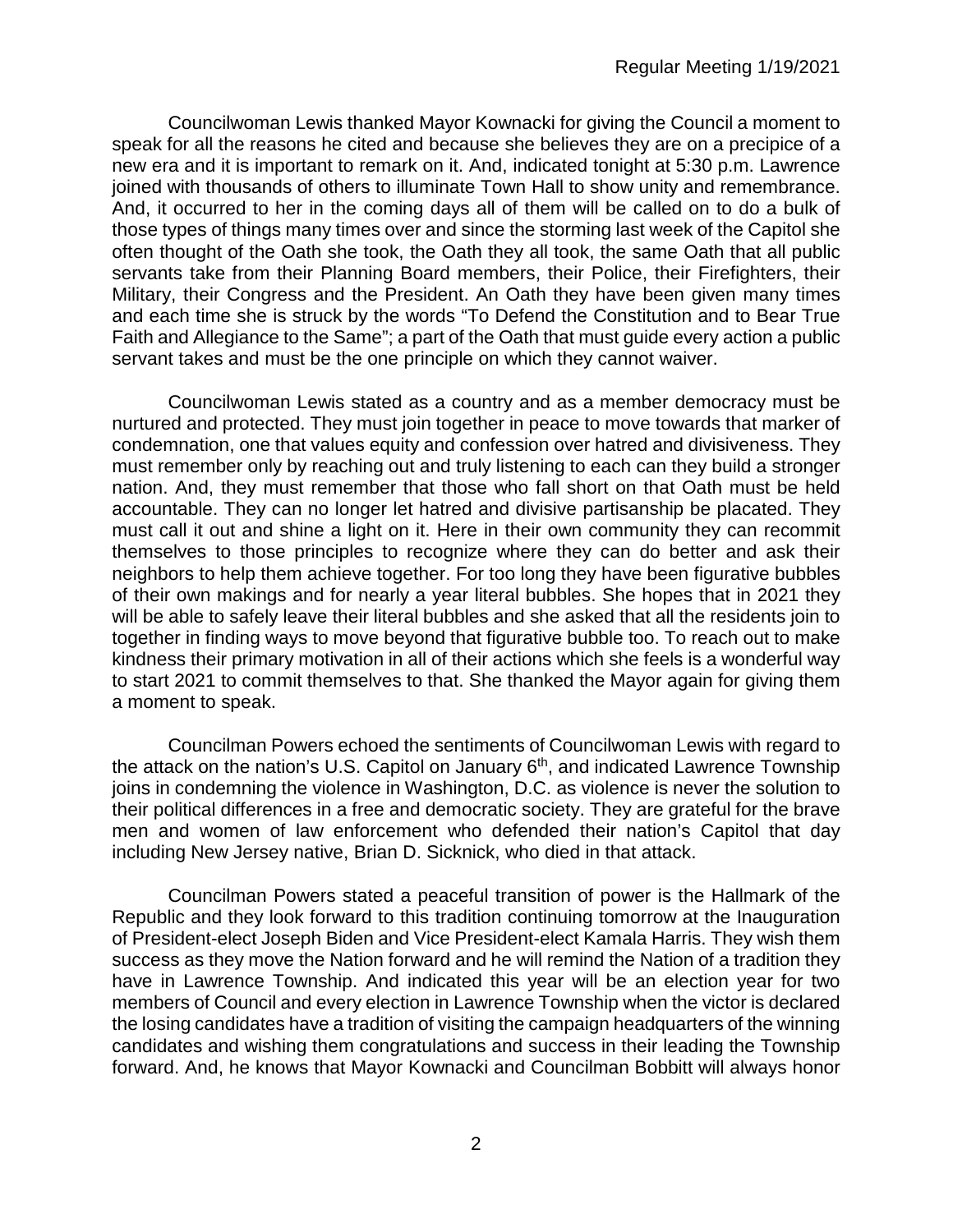that tradition as they have always done in the past. Lawrence Township is an example for what the Nation needs to be doing.

Councilman Powers stated with regards to COVID-19 it was very important what President-elect Biden and Vice President-elect Harris did in terms of remembering the lives of those they lost because of COVID. In Lawrence Township about 5-percent of residents have been affected by the virus and each one of them know somebody that has suffered through this illness; and, unfortunately, some who have passed away. They remember them and know that their sacrifices in terms of the disease will not be forgotten. They also need to remain vigilant in terms of handwashing, wearing masks and social distancing until they all receive the vaccine and continue moving forward. As he thinks back to where they were on January 19<sup>th</sup> of last year and where they are today Mayor Kownacki is correct in terms of the leadership the staff has shown during this past year as they could not have expected what has happened this past year and they look forward to brighter days ahead with the new incoming White House Administration. He then thanked Mayor Kownacki for his leadership and for the opportunity to speak on the important issue.

Councilman Bobbitt stated what COVID has shown them is the fragility of life and how this one virus has sort of upended the world in so many ways…look at them in sort of their Hollywood Squares bubbles. But, he thinks one of the hallmarks of a great community such as Lawrence is that they are working together trying to do the right thing even when the social unrest and the sort of just call for justice after George Floyd in Minneapolis. They came together to this proper social distancing and expressed their opinions and their feelings in a safe way and he thinks that is what they need to continue to do in Lawrence which is to stay true to their better selves and not just focus on the troubles that happened in Washington, D.C.; but, also think about what they can do at home to make for a brighter future. So, again it is heavy days right now in terms of what is going on both with the Government as well as with COVID. But, he thinks to Councilman Powers' words "brighter days are ahead". So, he thinks they should all keep working together and taking care of each other. He then thanked everyone.

Special Proclamations, Recognitions and Presentations

---

### **2021 Budget Presentation – Peter Kiriakatis, CFO**

Mr. Kiriakatis greeted and thanked the Council for having him tonight and indicated that he would be putting up a slideshow with a recap of 2020 and the Recommendation of the 2021 Budget and proceeded to review the following:

 **The Budget Calendar Timeframe for the next 6 months 12/31/20 thru 7/9/21)** – Close of 2020 Fiscal Year (12/31/20); Recommended Budget to Council (1/19/2021); Estimated Opening of 2021 Fiscal Year Accounting and Purchasing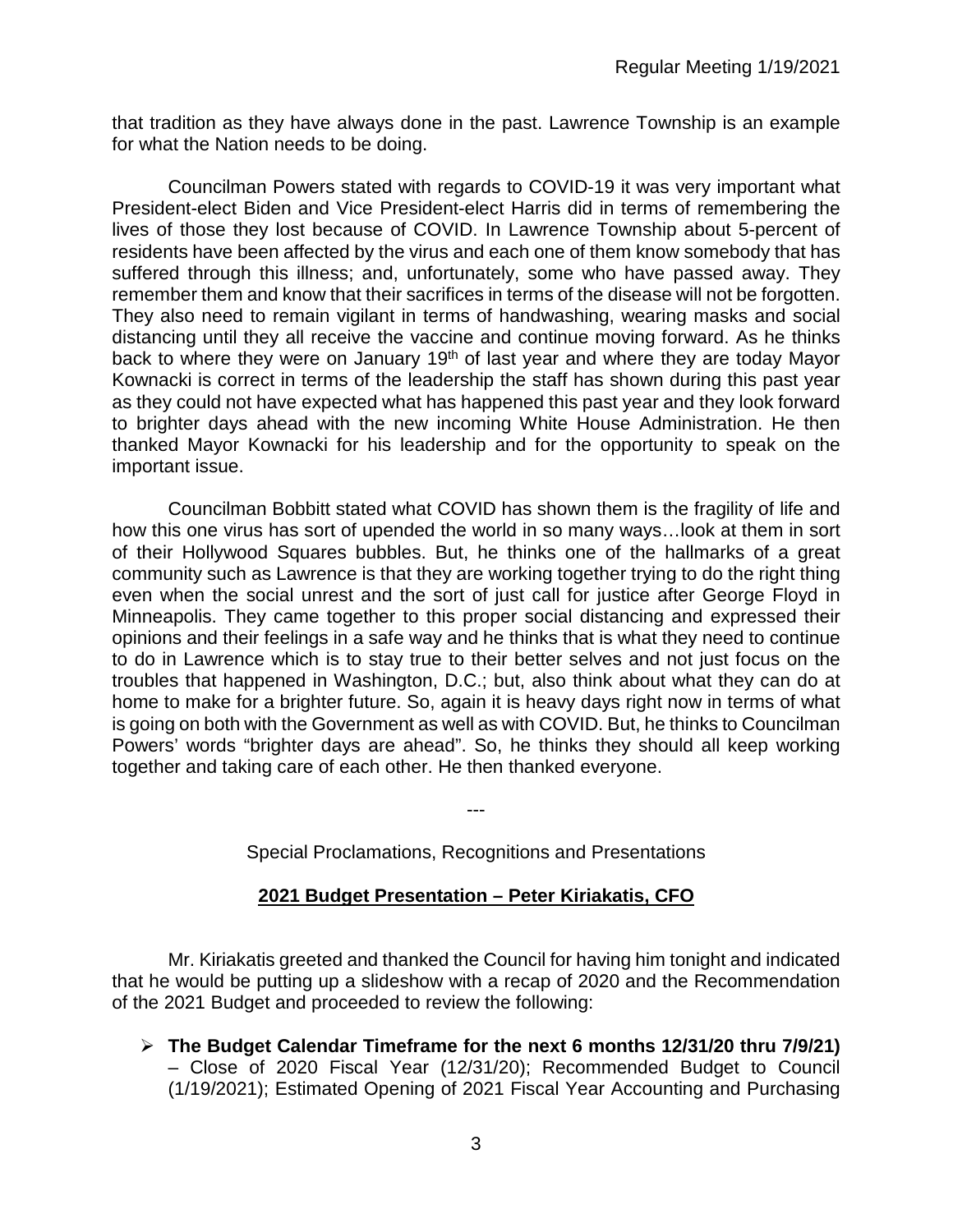System (1/25/2021); Annual Debt Statement Due to DLGS (1/31/21); Annual Financial Statement Due to DLGS (2/10/2021); Introduction of Budget to Council (3/16/2021); DLGS Review (required every 3 years per N.J.A.C. 5:30-7)- (4/xx/2021); Budget Public Hearing and Adoption (4/20/2021); \$7,170,000 BAN2 Matures and Reissue (6/11/2021); Annual Audited Financial Statement to DLGS (6/30/2021) and \$3,428,150 BAN 1 Matures (7/9/2021).

- **Lawrence Township Fund Accounting Overview** Graph of all the accounts that surrounds the Current Fund and the four ways a town can spend money. With the Capital Fund, Grant Fund and Payroll Fund items being directly budgeted through the current fund and all transactions carried out through the General Ledger that flows through one of the funds listed on the graph.
- **Financial Facts** Moody's Rating (Aa1); Interest Rate on BAN1 and BAN2 (1.25% and 1.0%); Properties that Generated Tax Revenue (11,087); Number of Tax Line Items in Tax Sale including 8 COAH (Authorized to Purchase on Behalf of Lawrence Township)(120); Number of Purchase Orders Issued in 2020 (4,203); Current Fund Checks Processed in 2020 (2,916), Tax Collection Credit Card/ACH Collections in 2020:
	- Amount of Taxes CC \$305,186.00 ACH \$4,120,803.80
		- Credit Card Fees CC \$9,881.30 ACH \$3,736.00
- **2021 Recommended Budget** Anticipated Revenues and Appropriations \$49,458,134.49. (2020 Anticipated Revenues and Appropriations \$50,672,969.33)
- **Key Appropriation Changes** PERS (Increase \$68,160); PFRS (Increase \$104,858); Capital Improvement Fund – Limited Capital Improvements in 2021- Decrease used to eliminate tax increase in 2021 (Decrease \$755,000); S&W (Includes \$25,000 for radius increase and \$95,000 for Covid-19); Trash Contractual Increase - \$45,650) and Reserve for Uncollected Taxes – Nonspending Appropriation, BOE & County receive full tax apportionment, Township bears cost of uncollected taxes within budget 2021 Appropriation: \$4,234,420.90 - Increase \$32,662.22.
- **Key Miscellaneous Revenues Anticipated Changes Year Ended December 31, 2020** – Ambulance Fees (-\$110,000); Interest on Investments (-\$45,500); QBM Mall Staffing (-\$60,000); Recreation Fees (-\$230,000); Sale of 23 Lawrence Square Blvd (Proceeds used to construct Pole Barn on Public Works site, this eliminates the need to fund construction via bonding)  $-$  (+219,450); Electric Charging Station (+\$504); Change in Ratables (+\$114,991) and the Recommendation is a 0 Cent Increase in Municipal Tax Rate. (Mr. Kiriakatis noted that the decreases are mainly due to Covid-10.)
- **Lawrence Township Breakdown of 2020 Tax Rate** School Tax (\$54.14 per \$100), County Tax (\$24.26 per \$100) , Local (Municipal Tax \$20.57 per \$100) and Municipal Open Space Tax (\$1.03 per \$100)

After the presentation, a brief question and answer period took place relative to Mr. Kiriakatis budget review as it relates to the Reserve for Uncollected Taxes and approximately 15-percent of the municipal budget being withheld for County and School Board tax portions; the \$25,000 radius increase to Salary & Wages for the School Board due to their reduced bus schedule and if Township Officials were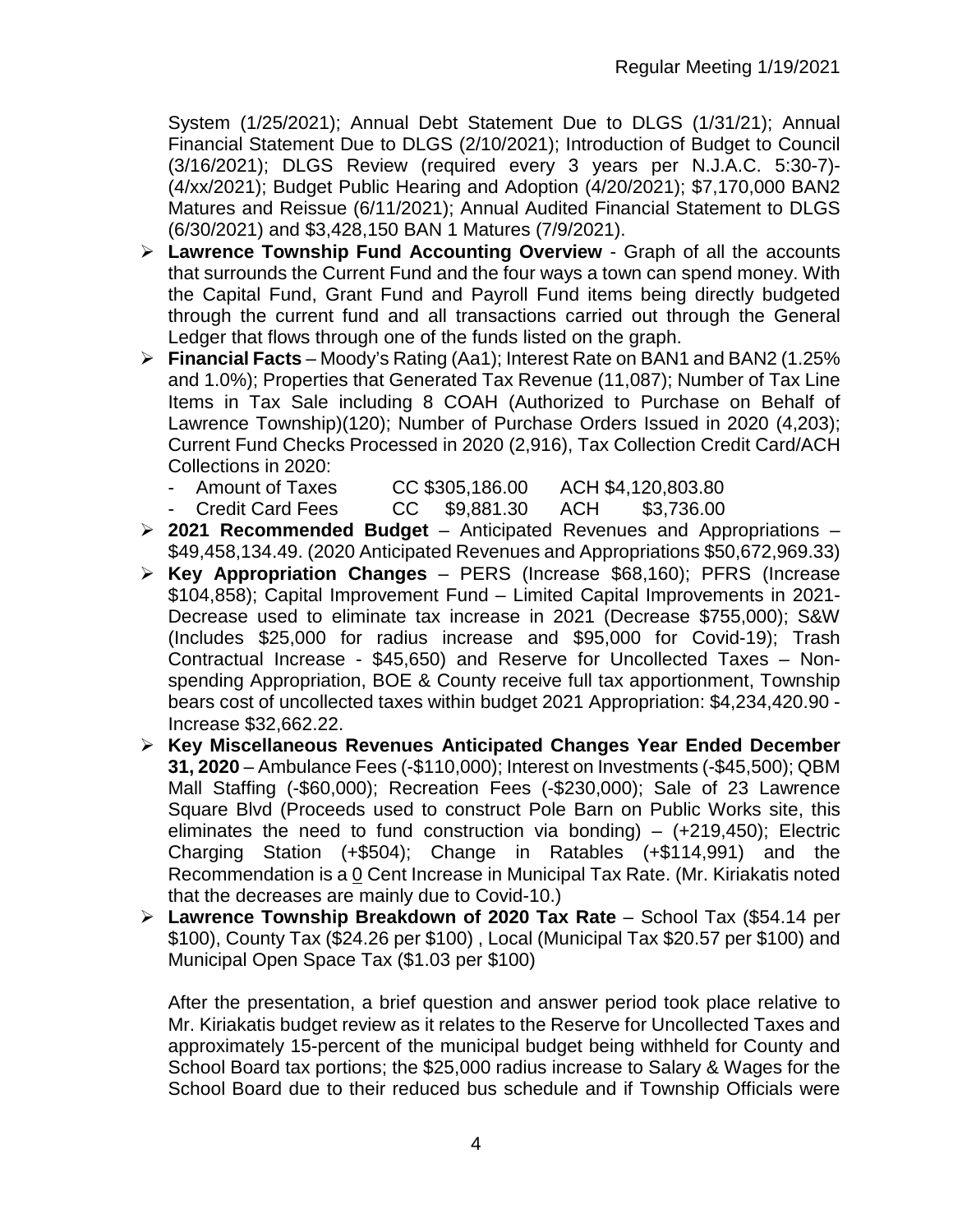included in the decision-making process; the Township's Aa1 Moody's Rating, credit rating, risk analysis and the Township's overall good budgetary health allowing the town to receive lower interest rates when borrowing from financial institutions; benefit of maintaining a healthy Surplus; reduction of Bond Anticipation Notes and Lawrence overall plan to reduce debt over the for debt reduction in the last 10 years; the residual effects of Covid as it relates to tax appeals and evaluations for commercial ratables and the new ratables sustaining the Township during the Covid situation.

The Council commended Mr. Kiriakatis, the Municipal Manager and the Department and Division Heads for the careful planning of the past and present budget seasons, seeking grant opportunities for various projects and for proposing a 0-percent tax increase; particularly, at this time with job losses due to the pandemic which they are sure the residents will appreciate.

---

#### Public Participation

Ms. Martha Friend, 976 Lawrenceville Road, thanked Mayor Kownacki on his comments at the beginning of the meeting in acknowledging the hardships in the Township and stated she has been amazed by the community efforts and the massive amounts of money raised by the Township to drop off food to the Healthcare workers and indicated what a great town Lawrence is and the phenomenal job they did in helping others. She also thanked Councilmen Bobbitt and Powers and Councilwoman Lewis for speaking and acknowledging the violent attack at the Capitol which she thinks was important to put words to and she appreciates what they said but she does think if a person is not on the call the wider community does not get to hear the important message spoken by members of Council.

Ms. Friend went on to discuss the public statement that Mayor Kownacki put out in March when they realized they were heading towards a Pandemic just asking the community to just try and pay attention to things and be smart in their actions. And, she feels what took place on January  $6<sup>th</sup>$  with the violence at the Capitol also deserves a public comment and she is on the call tonight to reiterate her email sent on the January 7<sup>th</sup> asking the Council as a Body to put out a public statement denouncing the violence at the Capitol and she is not sure if the statement made by Councilman Powers was his own personal statement or a public statement made on behalf of the Governing Body and she feels people need to hear that from their elected officials so she is asking the Governing Body to make a group statement denouncing that violence.

Mr. Gene Nugent, 8 Heritage Way, advised that the would like to discuss an important public safety matter concerning a fire that took place on his street last week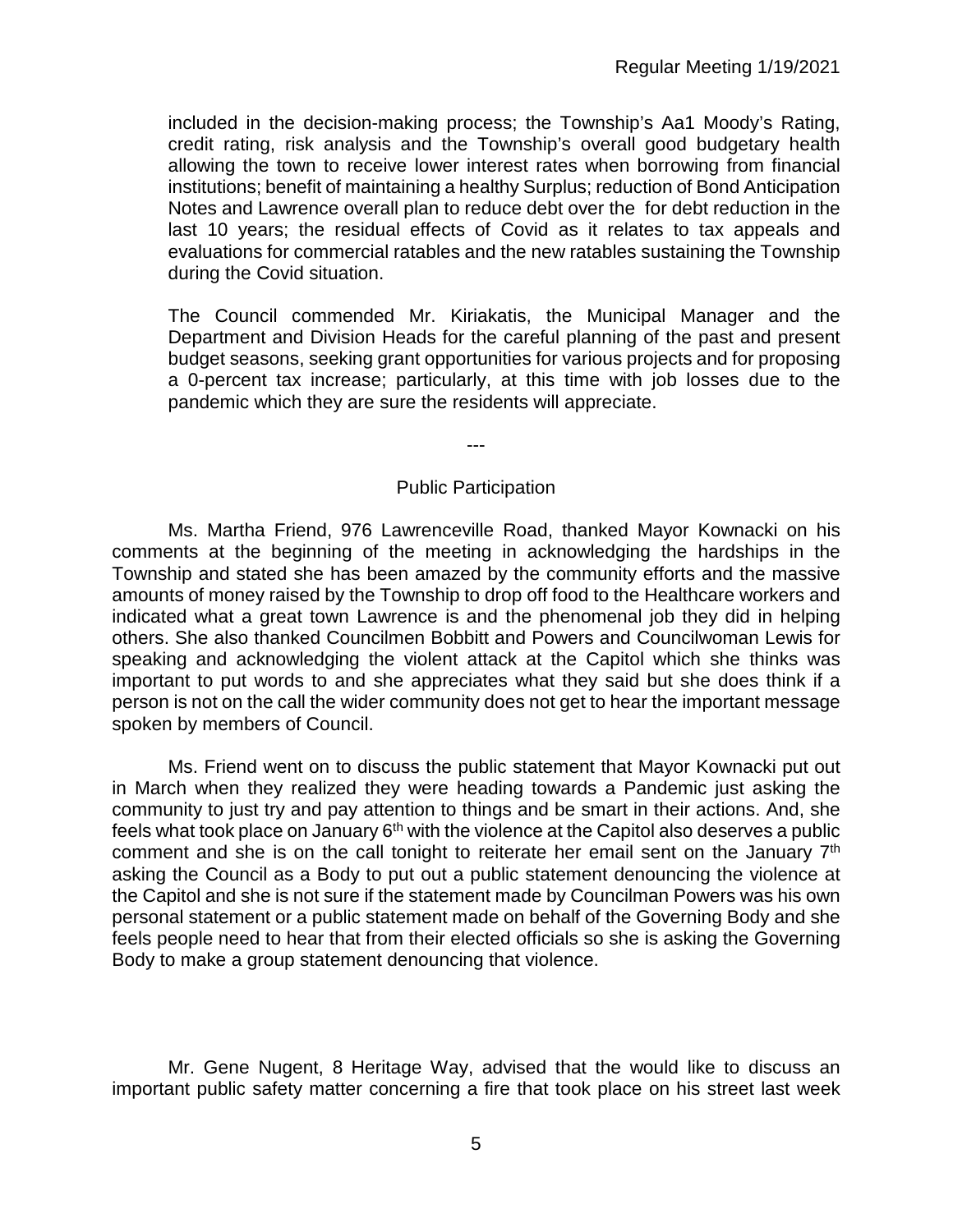and indicated earlier in the week he had mentioned to his daughter that the fire hydrant down near Meatheadz restaurant had been gone for months but had finally been replaced and that the fire hydrant on his street was out of service which he was surprised by but he does remember a tag being placed on that hydrant last summer.

Mr. Nugent stated that Friday afternoon his wife called Slackwood Fire Company concerning the hydrant and they received no answer so they called the Police Department and the Dispatcher told them that the Township was aware of problem with regards to the hydrant being out of service and that it had been out of service for some time. His wife asked when the thought the hydrant would be back in service and they told her they had no idea. They then asked if the City of Trenton could be contacted being they are ones that work on the fire hydrants and that they would try to reach out to someone but could not promise any results. So, as a private individual he called the City of Trenton to report the matter and that evening his neighbor's (Donald Miller) home caught fire that caused substantial damage.

Mr. Nugent indicated when the firefighters arrived at the scene he asked the other firefighter for a hydra wrench and he was thinking it would do him no good being there is no water at that hydrant. The firefighter then asked Mr. Dlabik who was walking up where the next hydrant was located near Meatheadz restaurant which was fortunately replaced one week before the fire; because, if that hydrant had not been there he does not know where they would have gotten the water from to fight that house fire. They were very fortunate this time in the fact that there was no loss of human life and stated without water a fireman cannot put out a fire. And, as a citizen, he is wondering how many other hydrants in the Township are out of service and why are they allowed to be out of service for so long and suggested they have a survey of all the Township hydrants to make sure they are all working as it is his understanding when they are not working the City of Trenton puts a tag on them so they just need to survey each hydrant to determine if they are in working order.

In closing, Mr. Nugent stated it is his estimate that the fire crew had to stretch maybe a quarter mile hose to put the fire out when there was fire hydrant 40 feet from the blaze which is something they cannot put up with and the problem needs be fixed to protect all the citizens of Lawrence so that this never happens again. And indicated he really feels bad for what happened to one of the best guys on the street, Mr. Miller, who is present this evening.

Mr. Donald Miller, 9 Heritage Way, stated unfortunately he is the resident of that fire that Mr. Nugent previously spoke of which was one hell of a scary night. His main concern regarding the situation is why the fire hydrant was out for so many months without anyone coming back to replace it. And, he knows through conversation the Trenton Water Works has had but for the hydrant to be out for that long for those many months just cannot happen from a public safety standpoint being they start to rot out where they cannot be turned on or off and then they get tagged and deemed unusable. And, although, he has many questions with regards to the fire hydrant on his street as well as hydrants throughout the Township that are out of service he would like to know more information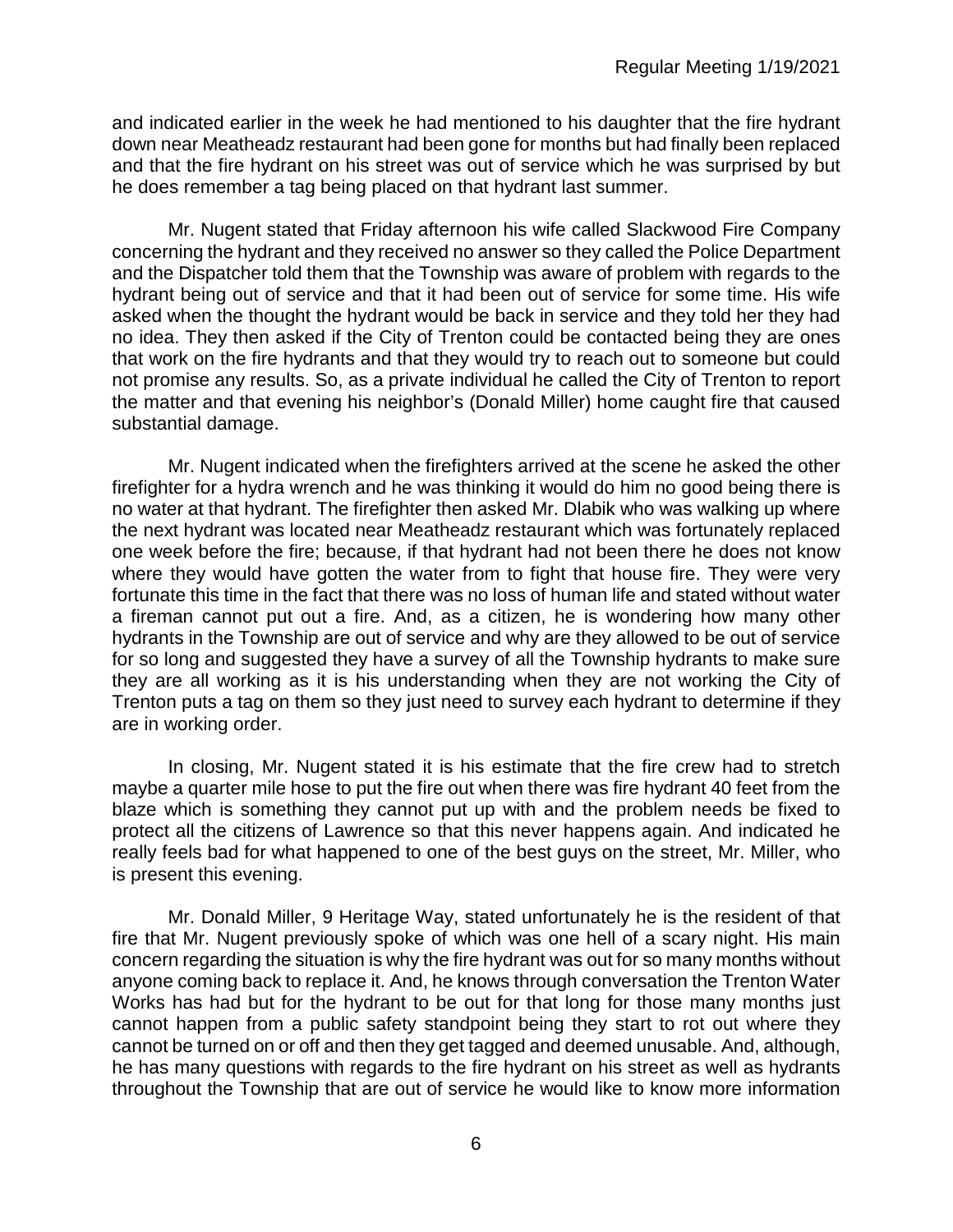on why it takes so long to replace some of those fire hydrants. Especially, on his street because if that hydrant was active and was usable he probably would be living in his home at this moment and probably would not have had the extensive damage he has if they did not have the water issues amongst all the other chaos and proceeded to elaborate on the very scary experience watching his house on fire.

Councilwoman Lewis asked the Municipal Manager to do a follow-up on the fire hydrant situation with Trenton Water Works with regards to the hydrants that are nonoperational and when they will be back up. Mr. Nerwinski noted that he has spoken with Jack Oakley, Emergency Management Director, regarding the incident and that they are working on getting some answers to make sure this never happens again and he will follow-up with Mr. Miller regarding the situation and extended a sincere apology to Mr. Miller for the loss and inconvenience to him and his family.

Ms. Terry (?), Heritage Way, stated she agrees with previous comments made by Mr. Nugent and Mr. Miller relative to the fire hydrants situation but her comments is regarding the response time of the Fire Department and the Volunteer Fire Company being Slackwood Fire Company is so close to their residence. And indicated as spectators they just watched the fire swell and expand for approximately 25 minutes not realizing at that moment the fire hydrant was tagged out of service until the fire department arrived which is really concerning to the residents in the neighborhood. Furthermore, she agrees with Ms. Friend's comments and supports her request for the Council to do a formal statement condemning the violent attack that took place in Washington D.C. on January  $6<sup>th</sup>$ .

Mr. Nerwinski noted that the Township just went through a Fire Study studying the response times that was much lower than 25 minutes reported which is one of the reasons they conducted a fire study to see where they can make improvements. And advised that the Township has a volunteer group of firefighters being they do not have a full-time career firefighting force, and he is not disputing the 25 minute timeframe which historical and consistently was much lower in the Fire Report. This was just an all-around bad situation and kind of one of the challenges many communities face within the State and Country in terms of transitioning from volunteer to career which they have witnessed firsthand that may arise, unfortunate for sure and something they will be seriously be taking a look into.

Ms. April Armstrong, 180 Franklin Corner Road, stated she would also like to speak in support of Ms. Friend's request for the Council to do a formal statement condemning the violent attack that took place in Washington D.C. on January  $6<sup>th</sup>$ .

Ms. Andrea Martinez, thanked the Council for allowing her to speak on global poverty when there are other major priorities like the Coronavirus something more local and stated she is the Ambassador of the Borgen Project, a national non-profit bipartisan organization that helps fight global poverty, and she is present this evening to engage citizens locally and efforts to see stronger U.S. Leaders build towards alleviating global poverty. And advised that the Borgen Project is based in Seattle, Washington, and she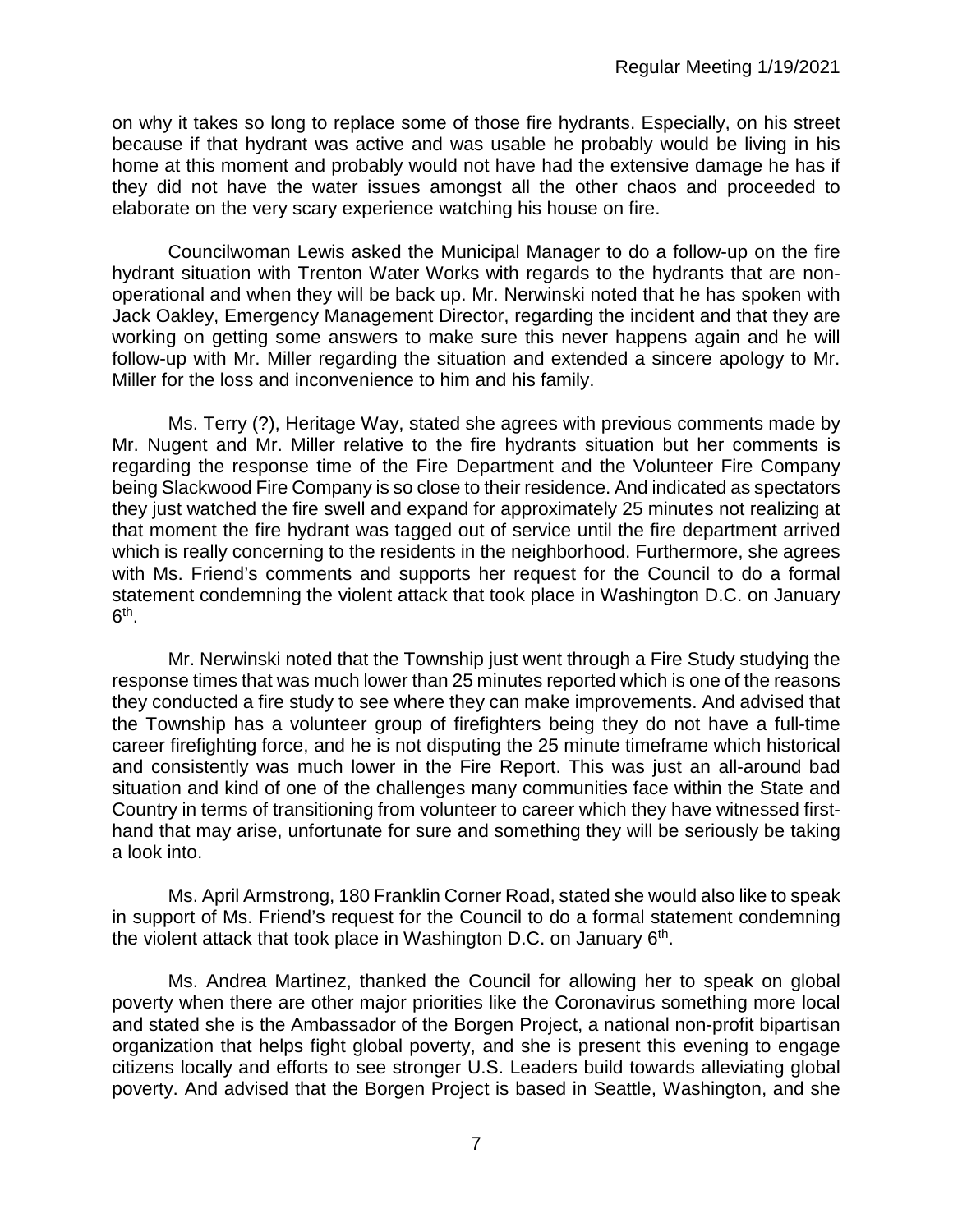would like the Lawrence Township Council to send letters to Senator Corey Booker, Senator Robert Menendez and Congresswoman Bonnie Watson-Coleman letting them know that the Global Poverty Programs are crucial for creating more consumers globally and new markets for local businesses and just helping with the fight for global poverty. If interested, they can find information on their website at borgenproject.org or they can email her and she will give people more information about the project.

Ms. Katharine Schumacher, 20 Temple Terrace, advised that she is also concerned that she has not heard a formal statement from all Councilmembers about the incident that occurred on January  $6<sup>th</sup>$  which is quite disturbing as their community leaders. So, she is strongly urging them to take leadership action and let the community know where they stand regarding the violent attack that took place in Washington D.C. on January 6<sup>th</sup>.

Review and Revisions of Agenda

---

The Municipal Clerk requested that the Agenda be amended to include Resolution 58-21 (18-H.4) – Authorizing Membership in the Lawrenceville Fire Company.

On a motion by Ms. Lewis, seconded by Mr. Powers, the Agenda was amended to include the above revision.

Same was carried on the following roll call vote:

Ayes: Councilmembers Bobbitt, Lewis, Powers, Ryan and Mayor Kownacki. Absent: None. Abstain: None

---

## Adoption of Minutes

On a motion by Ms. Lewis, seconded by Mr. Powers, the Minutes of Regular Meeting of December 1, 2020 were approved without corrections on the following roll call vote:

Same was carried on the following roll call vote:

Ayes: Councilmembers Bobbitt, Lewis, Powers, Ryan and Mayor Kownacki. Absent: None.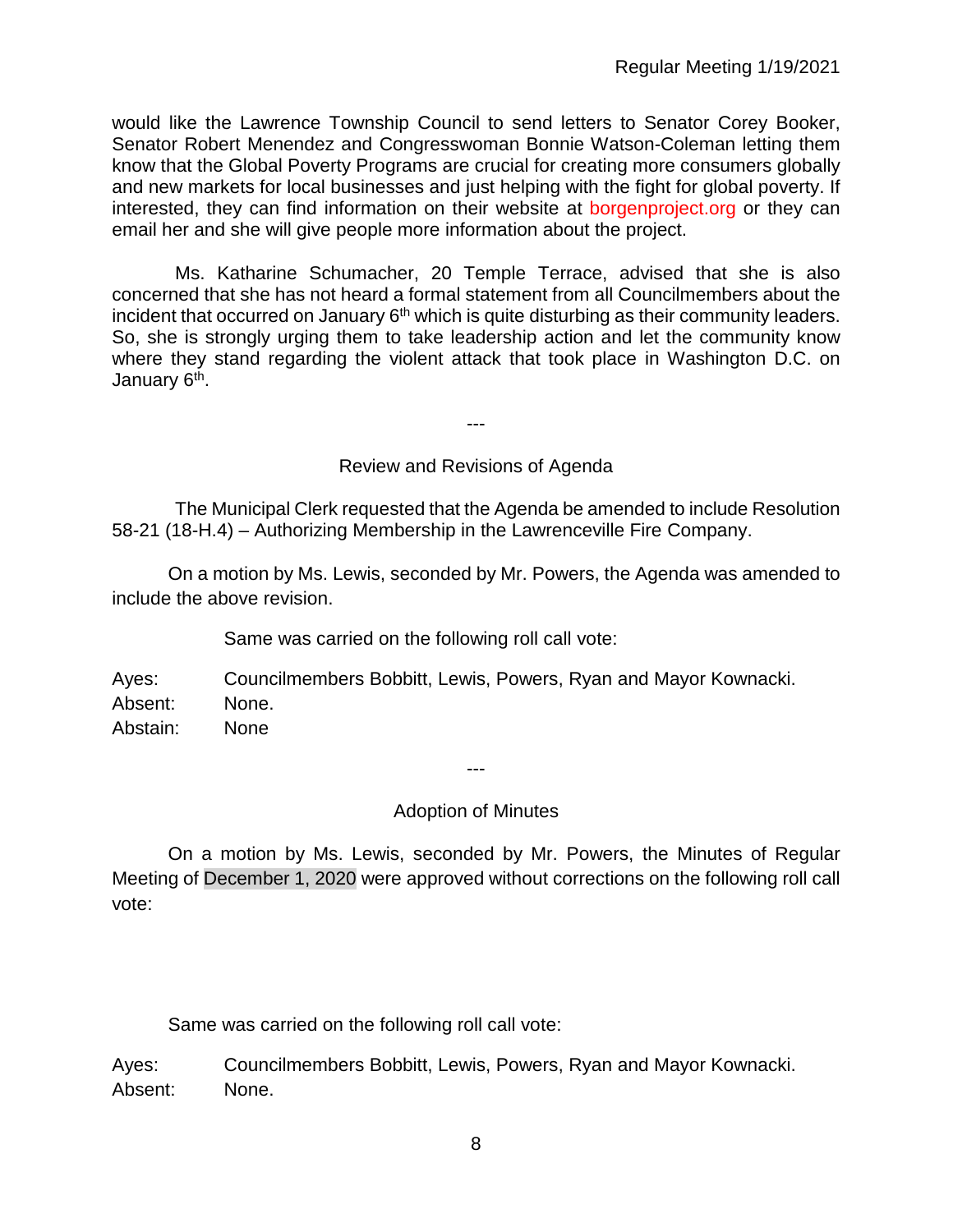Abstain: None.

---

## Awarding or Rejecting of Bids

There was no award or rejection of bids.

---

# Introduction of Ordinances

There was no introduction of ordinances.

---

# Adoption of Ordinances

There was no adoption of ordinances.

---

# **Manager's Report –**

Mr. Nerwinski submitted invoice listings for the month of January 2021.

# **Submission of the 2021 Recommended Municipal Budget**

Mr. Nerwinski advised that copies of the 2021 Lawrence Township Budget Recommendation has been provided to the Township Council for review and consideration and advised the Department Heads have been working with Peter Kiriakatis, CFO, in preparing their 2021 Budgets as they have in the past. The tradition of having the Department Heads come before the Council will continue and those individuals will be available for questions. He noted that this begins the 2021 budget process and they look forward to making known the finances of the Township and that the Recommended Budget is posted on his Blog and other social media sites – Facebook and Twitter. He then read the 2021 Municipal Budget Recommendation into the record. (Please refer to Lawrence Township website to review the 2021 Municipal Recommended Budget and Budget Presentation in its entirety at [www.lawrencetwp.com\)](http://www.lawrencetwp.com/).

# 2021 Lawrence Township Budget Recommendation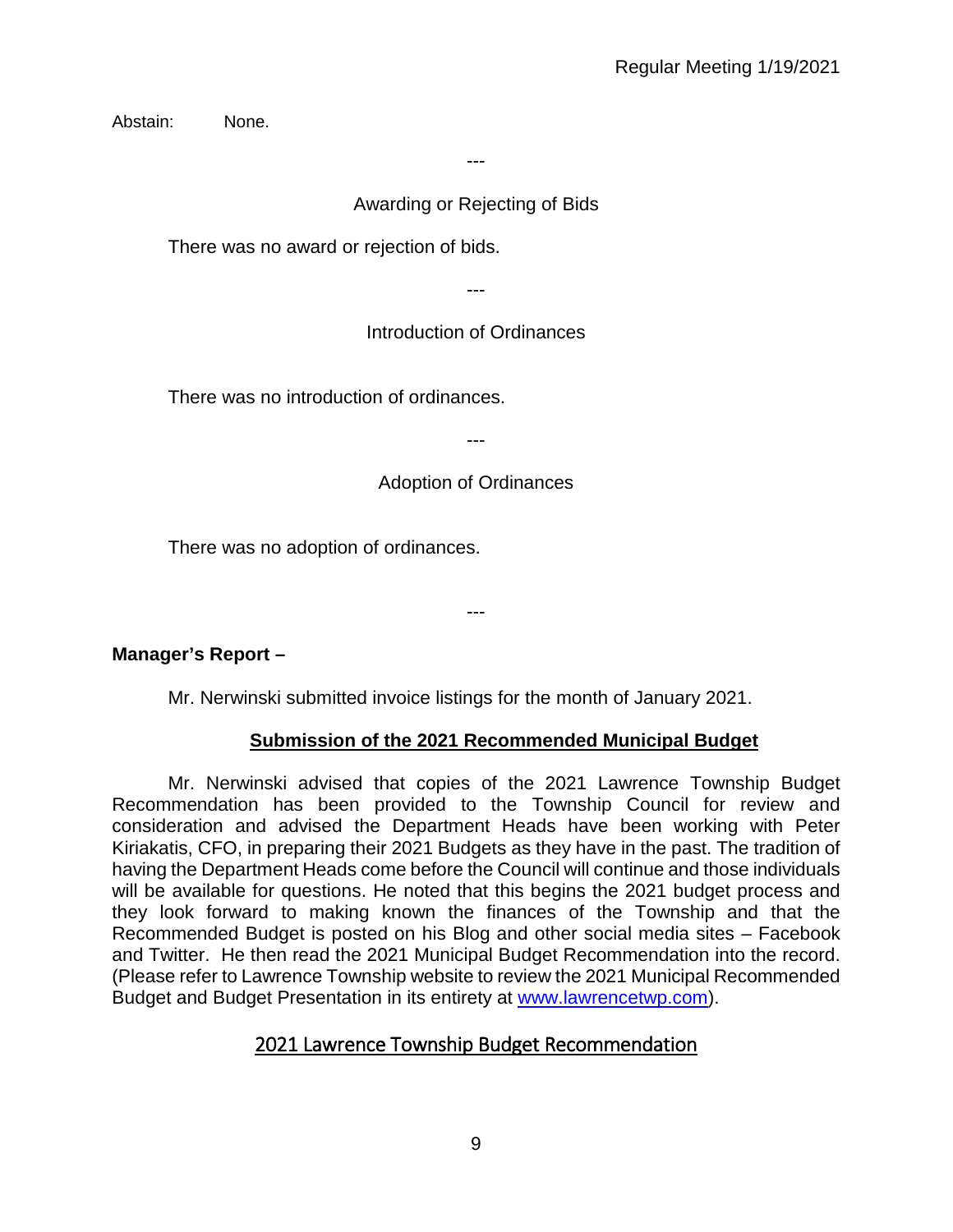The challenges and impact of the world pandemic known as Covid-19 invaded every facet of society in big and small ways. Although we begin this year with the knowledge that there is a vaccine to fight this deadly virus and hope that a better day will be upon us sooner rather than later, the pandemic's effects and impact leave many unanswered questions and our financial future unclear. In crafting this budget, we are mindful of the uncertainty, and, therefore, our approach is best described as remaining calm in the "eye of the storm." In the coming months, and most likely longer, the short term and long-term negative impact of the pandemic will reveal itself to us. These are truly unprecedented times as we enter into 2021.

In 2020, the revenue consistently generated through municipal operations decreased significantly due to the pandemic, and we expect the same to continue well into 2021. Also, we anticipate a significant decrease in commercial ratable and tax collection overall. Once these factors become real and quantifiable, they will dictate our approach in crafting the 2022 budget. For now, we hold. There will be no new capital projects (except for our annual road improvement program), and staffing will remain consistent with 2020 levels.

With fiscally prudent financial planning over the years and successfully implementing sustainable measures that reduce operational costs, along with a strong grant-game, new commercial ratables coming online this year, the sale of long held unproductive township owned land, and a commitment to provide some relief to the taxpayers of this community, the recommended 2021 offers a zero percent tax increase.

The recommended municipal tax rate for 2021 remains **.597** [".597"] which represents a **0% tax increase** [2% increase]<sup>[1](#page-9-0)</sup>. One (1) cent = **\$464,978.48.**

The Amount to be Raised by Taxation in 2021 is **\$27,760,451.69** [\$27,644,378.44] which is **\$116,073.25** [\$937,422.52] over 2020, the 2021

<span id="page-9-0"></span><sup>&</sup>lt;sup>1</sup> NOTE: Figures in [] are 2020 amounts included for comparison.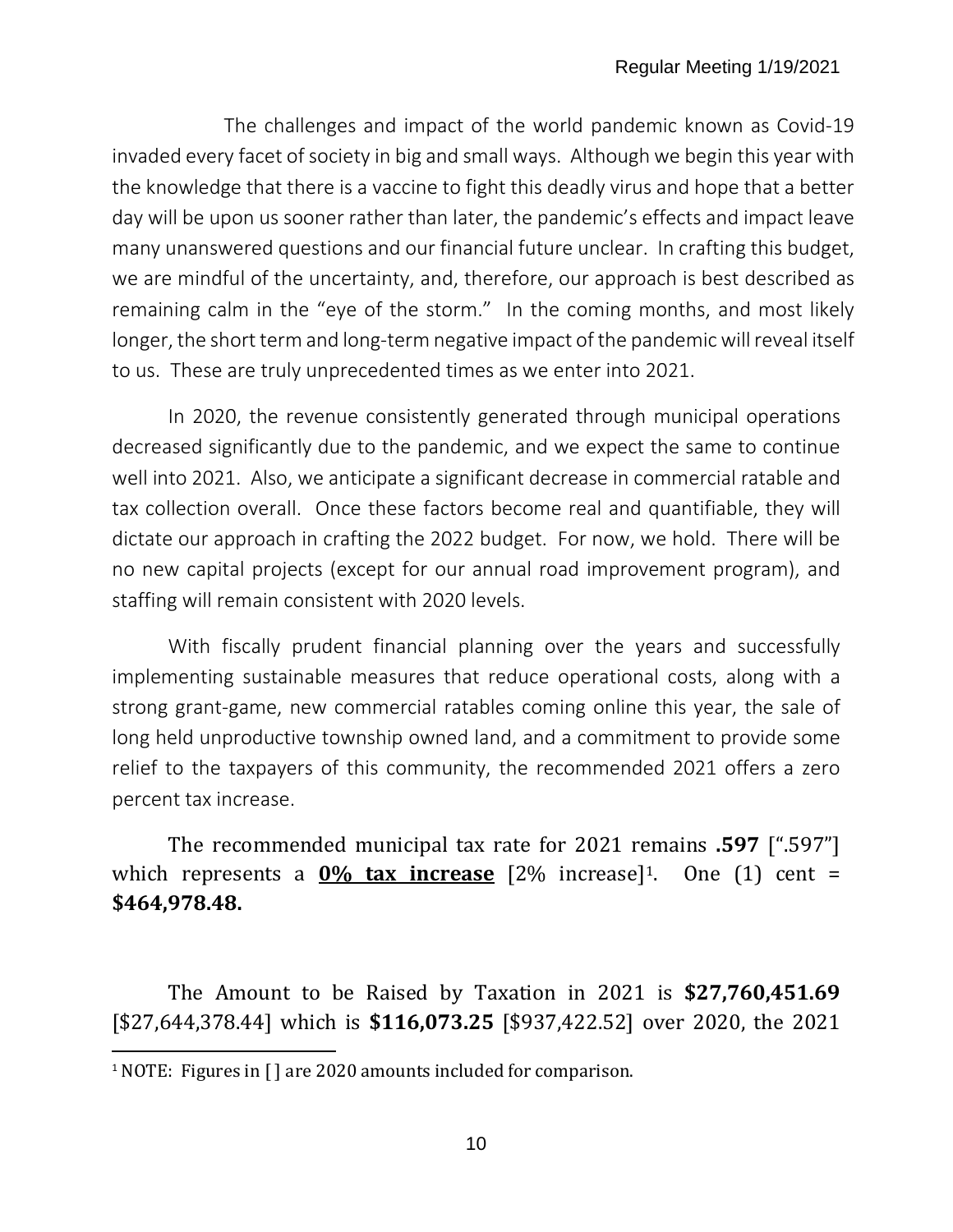increase is attributable to the increase in assessed valuation, not via increased tax rate.

- The Levy Cap Bank available from 2019 and 2020 is **\$437,594**, and we will use \$0 to remain within the 2% tax levy cap. NOTE: The 2021 Recommended Budget is **\$1,055,263** under the Levy Cap and is available for "Banking." This addition to the 2019 and 2020 banks will leave a usable "cap bank" of **\$1,492,858** for future budgets.
- $\checkmark$  The 2020 year-end Surplus balance is **\$17,162,489.74** versus a 2019 year-end balance of **\$16,983,267.36**, an increase of **\$179,222.38**.
- $\checkmark$  The Surplus balance remaining available after applying an amount as anticipated revenue will be **\$10,312,489.74** [\$10,133,267.36], an increase of **\$179,222.38** over the 2019 remaining balance.
- $\checkmark$  The cash reserve balance for tax appeals is  $$4,119,491.18$ [\$4,119,491.18].
- $\checkmark$  The decrease in outstanding debt continues. The 2010 closing balance was **\$30,797,000**. The 2020 closing balance is **\$11,237,701.88**.

Fiscal strength is evident as **\$6,850,000** in surplus (also known as *Fund Balance*) used in the 2021 budget has been regenerated at the close of 2020, with an increase from the 2019 year-end Fund Balance of **\$17,162,489.74** from **\$16,983,267.36**. Fund Balance is the excess in the following Balance Sheet categories: *Amount to be Raised by Taxation*, *Miscellaneous Revenues Anticipated* (MRA), *Delinquent Taxes*, *Prior Year Appropriations Lapsed*, and *Miscellaneous Revenues Not Anticipated* (MRNA).

In 2021, our recommendation is to utilize **\$6,850,000** in surplus, **\$14,017,682.80** in *MRA*, **\$830,000** in *Delinquent Taxes* and **\$27,760,451.69** in Amount to be Raised for Taxes. The total of these balance sheet categories equates to the municipal budget of **\$49,458,134.49**.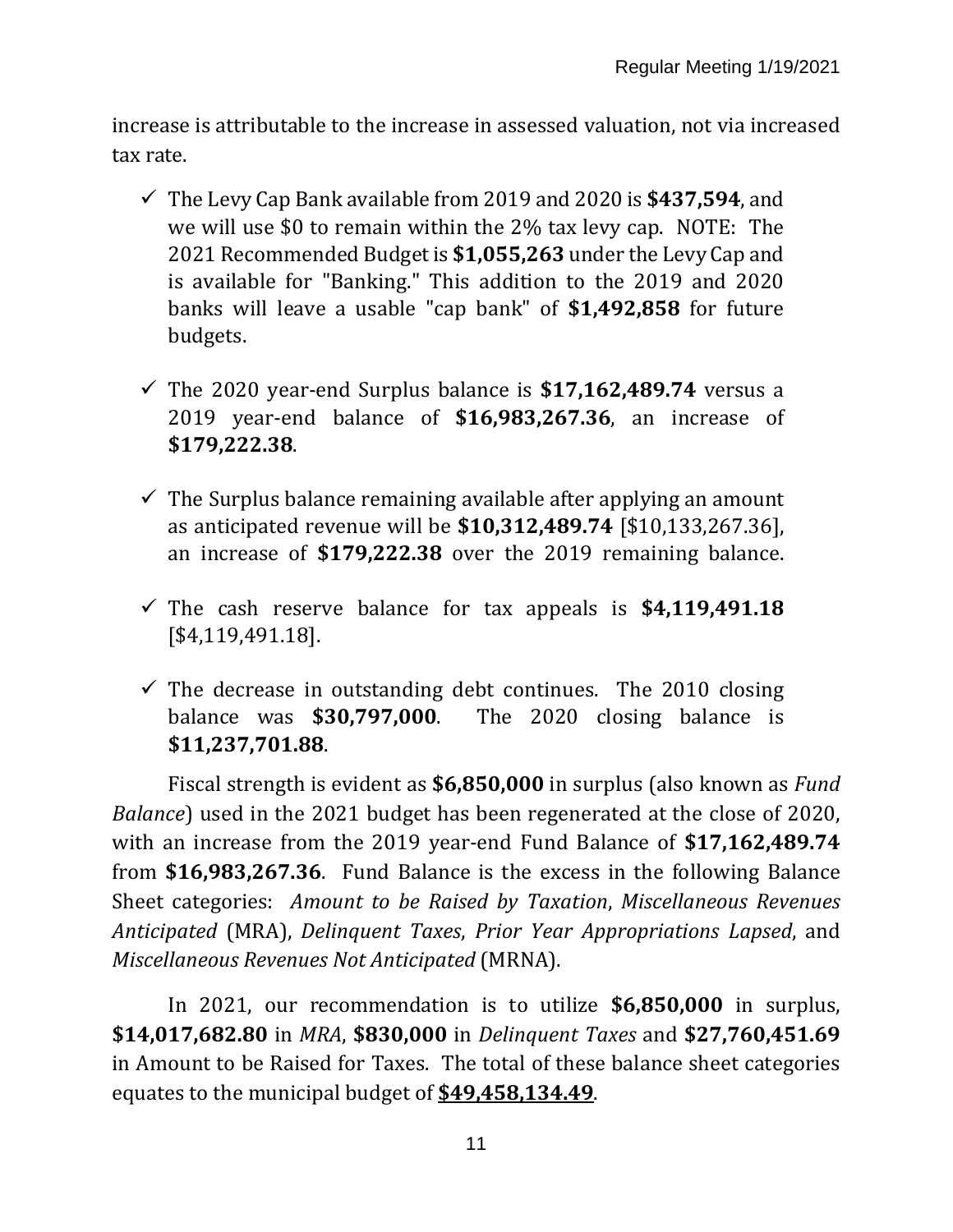The level of appropriations in the 2021 recommended budget was considered when shaping this budget, all within the statutory limitations placed on revenues and appropriations. The following are significant changes in appropriations leading into 2021:

| <b>Appropriation</b>                        | <b>Increase/Decrease</b> | <b>Reason</b>             |
|---------------------------------------------|--------------------------|---------------------------|
| <b>Salaries</b>                             | \$405,000                | Labor Contract/Covid-19   |
| <b>Trash Collection</b>                     | \$45,650                 | Contractual Increase      |
| <b>Public Employees' Pension</b>            | \$68,160                 | <b>Statutory Increase</b> |
| Police & Fire Pension                       | \$104,858                | <b>Statutory Increase</b> |
| Capital Improvement Fund<br>Capital Program | $-$ \$755,000            | Reduced Funding           |
| Reserve for Uncollected Taxes               | \$45,650                 | <b>Statutory Increase</b> |

---

# **Attorney's Report –**

Mr. Roskos advised that he circulated the finalized version of the Anti-Nepotism Resolution for inclusion in the Employees Handbook to the Municipal Manager to preview prior to distribution to members of Council given he respects his opinion on the matter as an attorney and asked Mr. Nerwinski if he had a chance to look at the Resolution. Mr. Nerwinski advised that he has not had a chance to go over it; but, he would appreciate the opportunity to do so and share his thoughts with the Council then they can move forward from there. Mr. Roskos stated he has nothing further to report except that they have other routine work they are working on for the Township that Mr. Nerwinski is fully apprised on.

---

## **Clerk's Report –**

There was no Clerk's report.

## **Unfinished Business –**

---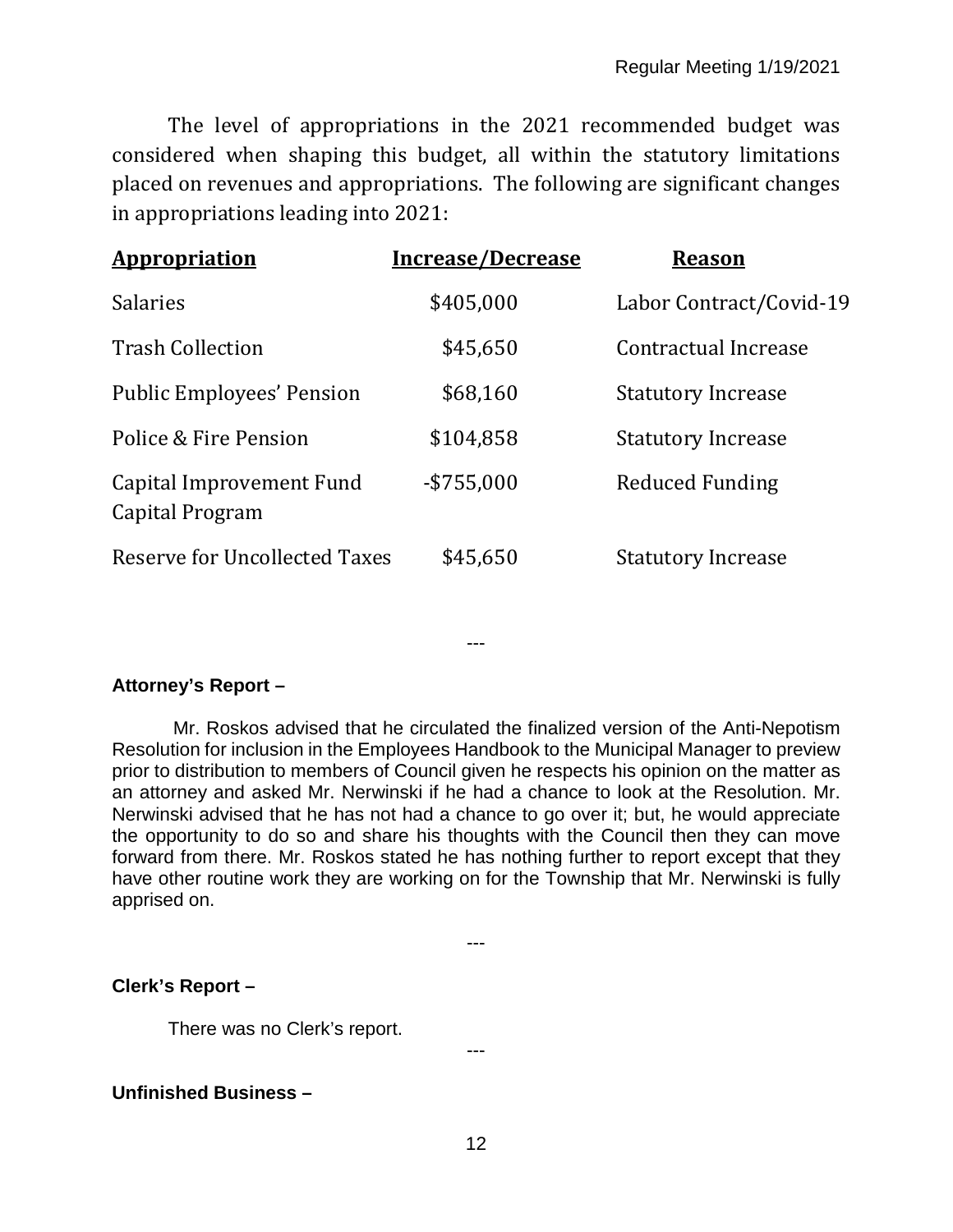There was no unfinished business.

### **New Business –**

There was no new business.

---

---

## **Public Participation (3-minute limitation per speaker)** –

There was no public participation.

---

### **Resolutions**

Resolution Nos. 43-21 (18-B.1) through 58-21 (18-H.4) with the exception of Resolution 57-21 (18-H.3), was approved by the following roll call vote:

| <b>COUNCIL</b>        | <b>AYE</b> | <b>NAY</b> | <b>PRESENT</b> | <b>ABSENT</b> | <b>ABSTAIN</b> | <b>MOVE</b> | <b>SECOND</b> |
|-----------------------|------------|------------|----------------|---------------|----------------|-------------|---------------|
| <b>Mr. Bobbitt</b>    |            |            |                |               |                |             |               |
| <b>Ms. Lewis</b>      |            |            |                |               |                |             |               |
| <b>Mr. Powers</b>     |            |            |                |               |                |             |               |
| Mr. Ryan              |            |            |                |               |                |             |               |
| <b>Mayor Kownacki</b> |            |            |                | Λ             |                |             |               |

Cited Resolutions are spread in their entirety in the Resolution Books of the Township of Lawrence.

Resolution No. 57-21 (18-H.3) - Authorizing Support for Community Solar Projects Located at 2870 and 2750 US Route 1, was approved by the following roll call vote:

 $\sim\sim\sim$ 

| <b>COUNCIL</b>        | <b>AYE</b> | <b>NAY</b> | <b>PRESENT</b> | <b>ABSENT</b> | <b>ABSTAIN</b> | <b>MOVE</b> | <b>SECOND</b> |
|-----------------------|------------|------------|----------------|---------------|----------------|-------------|---------------|
| Mr. Bobbitt           |            |            |                |               |                |             |               |
| Ms. Lewis             |            |            |                |               |                |             |               |
| <b>Mr. Powers</b>     |            |            |                |               |                |             | ^             |
| Mr. Ryan              |            |            |                |               |                |             |               |
| <b>Mayor Kownacki</b> |            |            |                |               |                |             |               |

Cited Resolution is spread in its entirety in the Resolution Books of the Township of Lawrence.

---

### **Council Initiatives/Liaison Reports –**